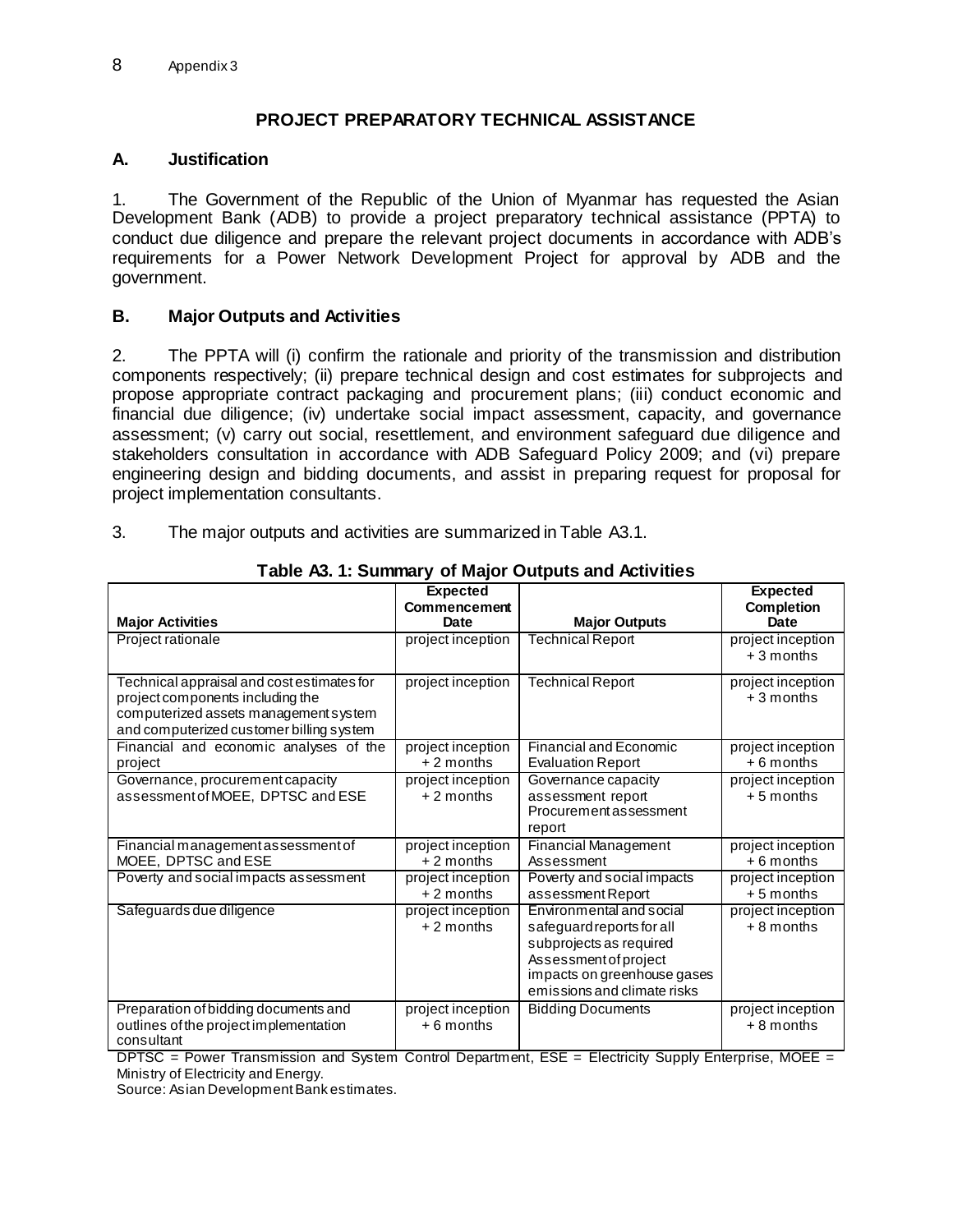### **C. Cost Estimate and Financing Arrangement**

4. The TA is estimated to cost \$1,700,000 equivalent, of which \$1,500,000 will be financed on a grant basis by ADB's Technical Assistance Special Fund (TASF-V). The government will provide counterpart support in the form of counterpart staff, counterpart staff salaries, office space, and other in-kind contributions. The detailed cost estimate is presented in Table A3.2.

### **Table A3.2: Cost Estimate and Financing Plan**

(\$'000)

| ltem    |                                                                                                                                                                                                           | <b>Total Cost</b>                |  |  |
|---------|-----------------------------------------------------------------------------------------------------------------------------------------------------------------------------------------------------------|----------------------------------|--|--|
|         | Asian Development Bank <sup>a</sup>                                                                                                                                                                       |                                  |  |  |
| 1.      | Consultants                                                                                                                                                                                               |                                  |  |  |
|         | Remuneration and per diem<br>a.                                                                                                                                                                           |                                  |  |  |
|         | International consultants (40 person-months)                                                                                                                                                              | 960.0                            |  |  |
|         | National consultants (35 person-months)<br>ii.                                                                                                                                                            | 120.0                            |  |  |
|         | International and local travel<br>b.                                                                                                                                                                      | 150.0                            |  |  |
|         | Reports and communications<br>C.                                                                                                                                                                          | 10.0                             |  |  |
| 2.      | Training, and consultation workshops <sup>b</sup><br>50.0                                                                                                                                                 |                                  |  |  |
| 3.      | Vehicle <sup>c</sup>                                                                                                                                                                                      | 40.0                             |  |  |
| 4.      | Miscellaneous and support cost                                                                                                                                                                            | 50.0                             |  |  |
| 5.      | Contingencies                                                                                                                                                                                             | 120.0                            |  |  |
|         | Total                                                                                                                                                                                                     | 1,500.0                          |  |  |
|         | Note: The government provides counterpart support in the form of counterpart staff, counterpart staff salaries,<br>office space, and other in-kind contributions, equivalent to 12% of the total TA cost. |                                  |  |  |
|         | Financed by the Technical Assistance Special Fund V.                                                                                                                                                      |                                  |  |  |
| b       | Training and consultations workshops:                                                                                                                                                                     |                                  |  |  |
| Purpose | The fields of a substitute of a consequent of a continuous from a set of a<br>to set the set of the set of the set of                                                                                     | Venue<br>$M = 1.5$ MeV $T = 1.1$ |  |  |

| Training on the use of computerized systems for assets management and customer  | Nay Pyi Taw,               |
|---------------------------------------------------------------------------------|----------------------------|
| automatic billing                                                               |                            |
| Consultation workshops for environmental and social impact assessment           | Nay Pyi Taw, project sites |
| Costs include ADB staff acting as resource persons in training and consultation |                            |
| workshops, and representation costs.                                            |                            |
| $\mathrm{c}\,$ Costof vehicles rent for field works: 4 vehicles, one month each |                            |

Source: Asian Development Bank staff estimates.

#### **D. Consulting Services**

5. A firm will be engaged to provide consulting services including 36 person months of international consultants and 34 person months of national consultants.<sup>1</sup> Recruitment will be by quality- and cost-based selection method with a technical: financial weighting of 90:10. In addition, a number of individual consultants will be engaged to deliver specific outputs, including: ornithologist, sector procurement assessment, climate risk vulnerability assessment, financial performance of DPTSC and ESE, community consultation and communication strategy and implementation. The proposed composition of the consulting firm (estimated, can be reallocated by the consulting firms) is shown in Table A3.3. The outlines terms of references of the PPTA consultant are given in paragraphs below.

6. Technical appraisal and cost estimates. Prepare technical design for the three transmission lines and substations; for distribution substations and lines per regions. Propose technical solution for assets management system for transmission assets and billing system, prepare conceptual design for such systems.

 $\overline{a}$  $1$  Output-based/lump sum contracts will be considered in the engagement of consulting services to reduce administrative burden and improve economy, efficiency and value for money.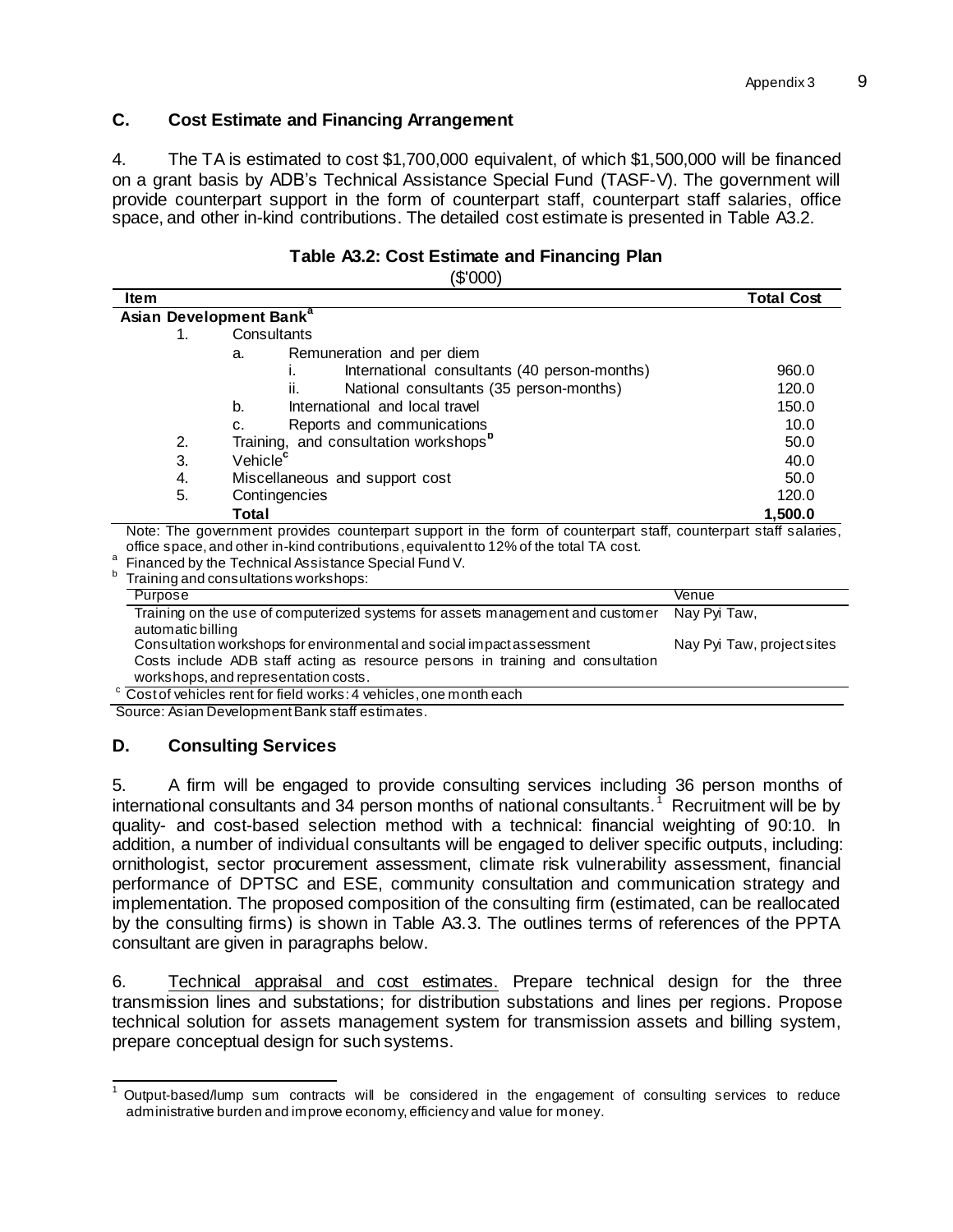| <b>International Experts</b>                                         | person-<br>months | <b>National Experts</b>        | person-<br>months |
|----------------------------------------------------------------------|-------------------|--------------------------------|-------------------|
| 230 kV transmission line engineer, TL                                | 5                 | Transmission engineer          |                   |
| 230 kV substation engineer                                           | 3                 | Distribution engineer          |                   |
| Distribution substation engineer, DTL                                | 4                 | Environmental specialist       | 6                 |
| Distribution line specialist                                         | 2                 | Social resettlement specialist | 6                 |
| Procurement specialist                                               | 4                 | Procurement specialist         |                   |
| Environmental specialist                                             | 6                 | Stakeholder communicator       | 6                 |
| Social resettlement specialist                                       | 6                 |                                |                   |
| Project financial specialist                                         |                   |                                |                   |
| Project economist                                                    |                   |                                |                   |
| Social/economic impact specialist                                    |                   |                                |                   |
| <b>Total person-months</b><br>--<br>$\cdots$<br>$\cdots$<br>$\cdots$ | 36                |                                | 34                |

# **Table A3.3: Summary of Consulting Services Requirement**

 $DTL =$  deputy team leader,  $kV =$  kilovolt,  $TL =$  team leader.

7. Prepared detailed cost estimates for each subprojects under transmission and distribution components; prepare estimates for project operation and maintenance costs; prepare cost estimates for land acquisition, resettlement and environment measures; prepare physical, price contingencies, taxes, duties, and financial charges.

8. Financial appraisal. Prepare all cost and financing tables, charts, diagrams in accordance with ADB's requirements to be included in the Report and Recommendation to the President (RRP) and project administration manual (PAM). Conduct in-depth financial analysis of the project including calculation of the financial internal rates of return (FIRR), net present value (NPV), and weighted average cost of capital (WACC), in accordance with ADB guidelines. Identify all risks to the proposed project/sub-projects' revenues and costs and conduct sensitivity analysis on the FIRR of the project against these variables.

9. Financial management assessment.<sup>2</sup> Review audited financial statements of DPTSC and ESE to assess historical financial performance, transmission charges, tariff levels, capital structure, equity and financing arrangements, and whether sufficient internal funds have been generated to ensure sustainability of ongoing operations of DPTSC and ESE. Prepare financial projections (balance sheet, income statement and statement of cash flows) for DPTSC and ESE; taking into account the proposed investment, borrowings, forecasted growth and the implementing agencies actual performance. Assess future financial viability and sustainability of DPTSC and ESE. Identify procedures to strengthen financial management for DPTSC and ESE and propose action plans.

10. Economic appraisal. Identify with- and without-project situations, define the benefits of the project both for incremental and non-incremental benefits; estimate unserved energy cost due to unreliability of the system; quantify benefits comparing the with- and without project situation; and describe unquantified benefits qualitatively if exist; assess the carbon dioxide emissions reduction attributable to the project. Conduct the economic analysis of the project and calculate economic internal rate of return (EIRR) in accordance with ADB's Guidelines. Identify the risks and undertake appropriate risk and sensitivity analysis with respect to the EIRR.

11. Environmental due diligence. Prepare a Draft Rapid Environmental Assessment (REA) Checklist to confirm categorization for transmission component. Prepare an environmental impact assessment/initial environmental evaluation (EIA/IEE) report including (i) up to date quantified

 2 <http://www.adb.org/projects/operations/financial-management-resources>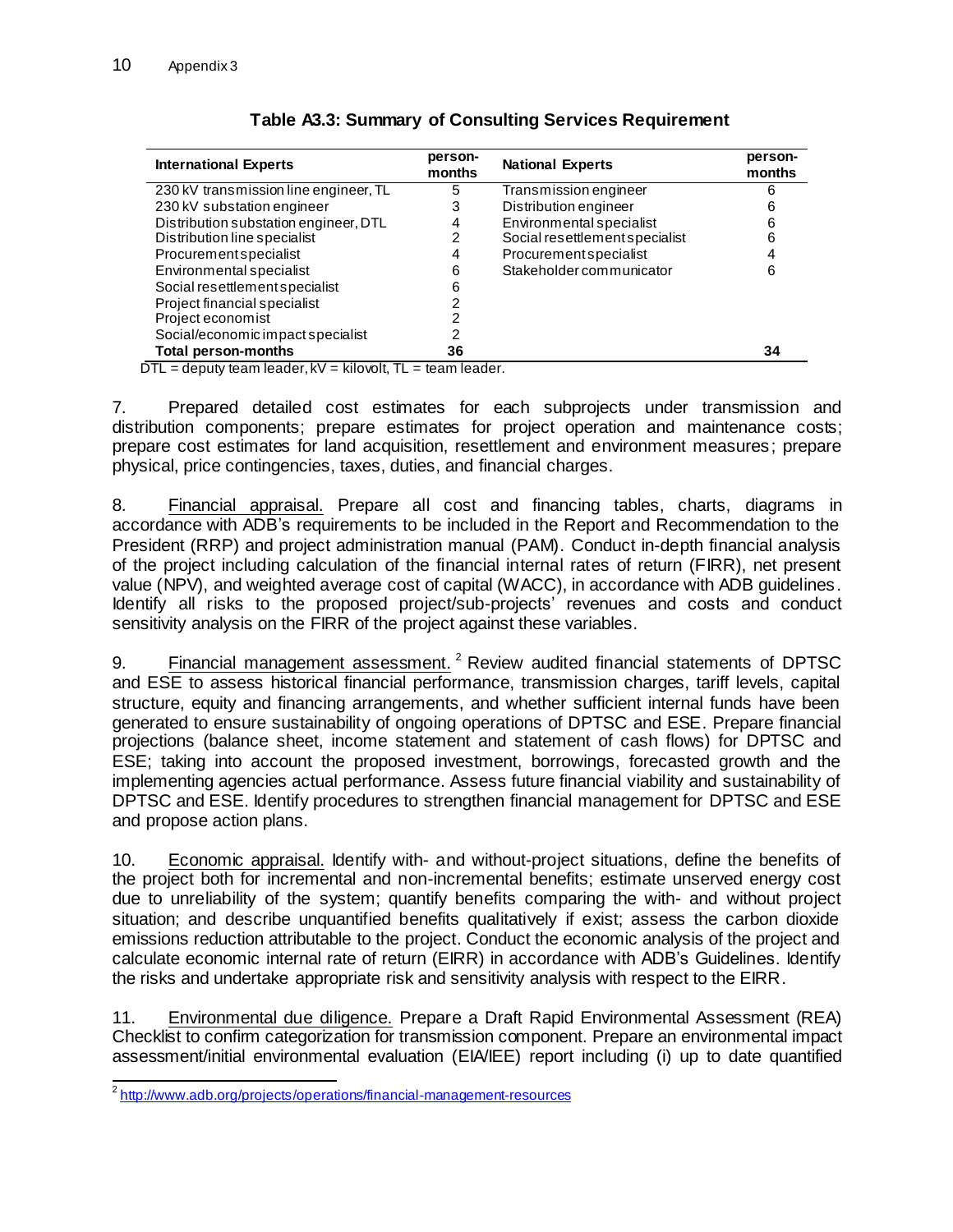baseline data, (ii) appropriate quantification of project's impact, (iii) environmental management plan (EMP), (iv) explanation of a grievance redress mechanism for environment, and (v) assessment of the borrower's capacity and need for a capacity building program to ensure satisfactory implementation of the environment safeguards, following ADB Safeguard Policy Statement (2009). Conduct, as necessary, environmental audits of existing substations. Conduct consultation with stakeholders including affected people and document consultation results in EIA/IEE. Prepare the terms of reference for the implementation consultant.

12. Land acquisition, social safeguard due diligence. Conduct a socio-economic study of the project impact area. Conduct consultation with affected people and document consultation results in draft resettlement plans and indigenous peoples plans (RPs/IPPs). Prepare land acquisition, RP and IPP as necessary for each project component. Prepare the terms of reference for the implementation consultant and independent monitoring agency (if required) and estimate their costs. Prepare a Grievance Redress Mechanism taking into consideration suggestions stemming from community consultations. Assess capacity development and recommend a capacity strengthening program. Conduct consultations with project affected peoples, project beneficiaries, stakeholders, civil society organizations to identify issues, propose measures for addressing them through consultations. Conduct specific conflict- sensitive consultations in all relevant project areas.

13. Climate impacts and risk assessment. Conduct accounting of GHGs emissions associated with the project, which can arise from generation emissions due to increase demand and emissions saved owing to electricity replaces other fuels used. Calculate net GHGs emission associated with this project. Conduct climate risk assessment for transmission component of the project to propose measures to ensure design specifications for T&D infrastructure withstand more extreme conditions (such as higher wind velocity) and to provide them with the ability to cope with higher air temperatures, wind, corrosion, and flooding. Propose adaptation measures including engineering and non-engineering adaptation measures for the project design.

14. Procurement and bidding. Propose appropriate procurement plan. Prepare complete set of bidding documents in accordance with procurement plan and ADB guidelines.

## 15. **Qualification requirements**

- The international consultants should have a university degree in desired fields, preferably at post-graduate degree and with at least seven years of relevant professional experience in the power sector including transmission and substation system;
- The national consultants shall have a bachelor's and preferably a university degree and at least 5 years of relevant professional experience. They should have a good knowledge of power transmission and substation sector in Myanmar;
- The Team Leader, the 230 kV substation engineer, the Deputy Team Leader and the distribution line specialist should all have, in their respective responsibilities, demonstrated working experience in design and/or construction of transmission and distribution lines and substations. They should have working experience as team leader team member of PPTA consultant in at least one ADB-financed project, evidenced by the past records;
- The international environment specialist should have master's degree or PhD in the environmental or biological sciences or natural resource management, with preferably 10 years or more of experience in environmental assessment as an environment specialist as part of ADB PPTA team;